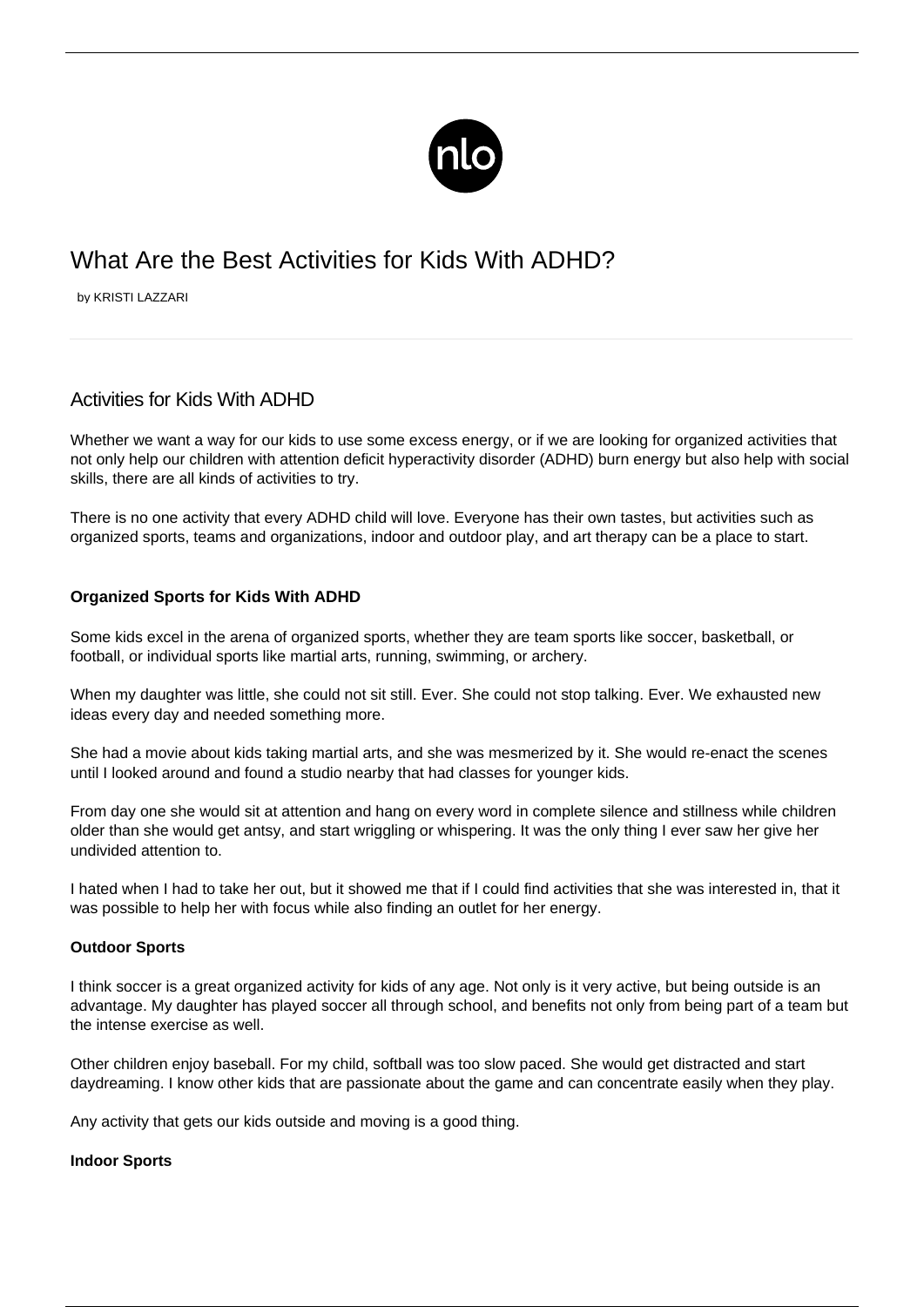Maybe your child isn't into soccer, baseball, or football. There are great indoor sports that are good exercise and help them learn to be part of a team, such as basketball or volleyball.

Team sports, whether outside or inside, can be great for our kids. It can give them a chance to be part of something, and also have them work on their social skills and their ability to focus and learn to work with others.

Team sports can be challenging for our kids too. The very reasons that make them great also make them difficult. Working with others, taking turns, focusing, and listening to coaches; these things can be difficult for our children.

Know your child. If something interests them, they are far more likely to do well than in a sport they don't love. Unfortunately, sometimes we don't know what our kids love until they try it – and if it doesn't go well, the negative experience can be hard for them as well as for us.

It is also common for those with ADHD to be passionate about something for a little while, and then become disinterested as a new passion takes its place. I struggle with this myself. I try to insist if my daughter begins something as part of a team, she has to see the season at least through.

#### **Indoor Activities for Kids With ADHD**

Sometimes all we need is something fun to do when our kids need to blow off some steam.

- Charades
- Dancing
- Balloon games
- Nerf gun fights
- Hide-and-seek

When my daughter was little, any one of these things could be used to help her with all that excess energy. Now some still come in handy as tools to use for study breaks or any time she's restless. Nerf guns stay loaded in the closet, and a pack of balloons is always in a drawer.

#### **Outdoor Activities for Kids With ADHD**

If the weather is nice, getting outside is the best for focus. Running in the grass, playing tag, hiking a scenic trail, or playing at the pool are a few things our kids can do outside. The possibilities are endless.

I think sometimes we disregard the importance of simple play. We rush around to find things to involve our children in which can become costly and time-consuming.

#### **Clubs, Teams, and Organizations**

There are many different organized activities for kids and teens to try. Scouts are good for a lot of kids. Our experience with Girl Scouts wasn't a fun one, but that's not the case for many, who join scouts and excel!

There is also dance, drama, art, and music! Any of these can be a fantastic outlet for our creative kids!

#### **Art Therapy for Kids With ADHD**

Art therapy can be an amazing tool. Through art therapy, children with ADHD can learn to express their feelings and emotions, while enjoying the act of creating something unique.

While you can have your child see a professional for Art Therapy, and many find this to be a wonderful experience, you can also help your child create at home.